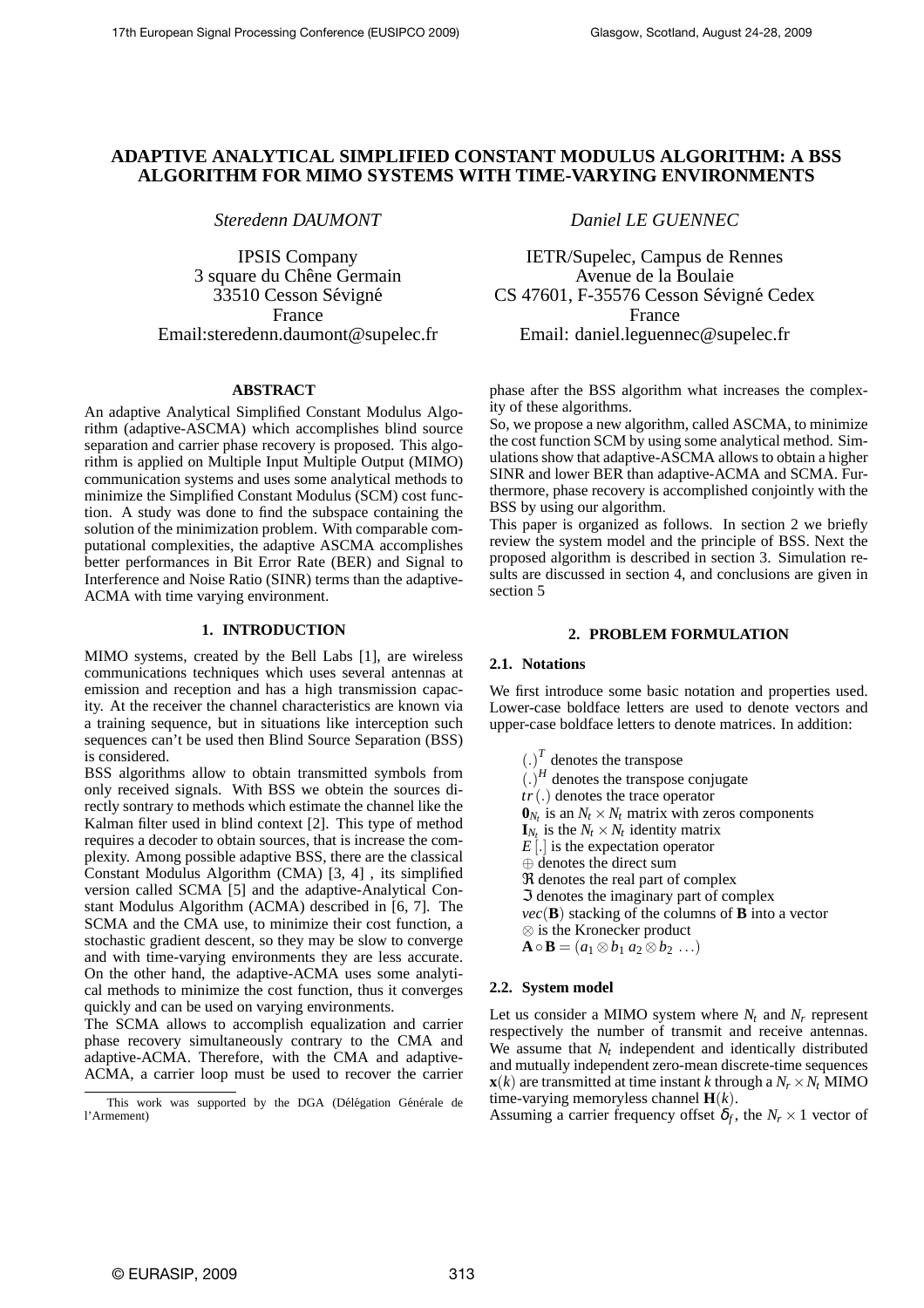received signals  $y(k)$  can be expressed as:

 $\sqrt{ }$ 

*y*1(*k*) *y*2(*k*)

$$
\mathbf{y}(k) = \mathbf{H}(k)\cdot\mathbf{x}(k)e^{j2\pi k\delta_f T_s} + \mathbf{b}(k)
$$

 $\setminus$ 

 $\sqrt{ }$ 

*x*1(*k*) *x*2(*k*)

 $\setminus$ 

where 
$$
\mathbf{y}(k) = \begin{pmatrix} y(k) \\ \vdots \\ y_{N_r}(k) \end{pmatrix}
$$
,  $\mathbf{x}(k) = \begin{pmatrix} y(k) \\ \vdots \\ y_{N_r}(k) \end{pmatrix}$ ,  

$$
\begin{pmatrix} b_1(k) \\ b_2(k) \end{pmatrix} = y(k) \begin{pmatrix} h_{11}(k) & \cdots & h_{1N_r}(k) \end{pmatrix}
$$

$$
\mathbf{b}(k) = \left(\begin{array}{c} b_2(k) \\ \vdots \\ b_{N_r}(k) \end{array}\right), \mathbf{H}(k) = \left(\begin{array}{ccc} h_{11}(k) & \cdots & h_{1N_r}(k) \\ \vdots & \ddots & \vdots \\ h_{N_r1}(k) & \cdots & h_{N_rN_r}(k) \end{array}\right)
$$

where  $\mathbf{b}(k)$  is the  $N_r \times 1$  vector of additive noise samples and  $1/T_s$  is the baud rate of the transmitter.

# **2.3. BSS principle**

To recover blindly the transmitted sources  $\mathbf{x}(k)$  an algorithm of BSS is used. In order to realize the BSS, some hypotheses must be verified:

- $\bullet$   $N_r \geq N_t$
- **H** have iid complex components, is unitary else the received signals  $y(k)$  must be prewhitened before applying BSS.
- The noise is additive, white and gaussian with zero mean and a covariance matrix  $\mathbf{C}_b = E[\mathbf{b} \mathbf{b}^H] = \sigma_b^2 \mathbf{I}_{N_r}$ .
- The sources are zero mean discrete-time sequences, with a covariance matrix  $\mathbf{C}_x = E[\mathbf{x} \mathbf{x}^H] = \mathbf{I}_{N_t}$ , and they must be mutually independent at a given time instant and identically distributed.

In order to recover the source signals, the received signals **y**(*k*) are processed by a  $N_r \times N_t$  matrix equalizer **W**(*k*) that produces the  $N_t \times 1$  vector output  $z(k)$ . The receiver output can be represented as (figure 1):

$$
\mathbf{z}(k) = \mathbf{W}^{H}(k)\mathbf{y}(k)
$$
  
=  $\mathbf{W}^{H}(k) (\mathbf{H}(k).\mathbf{x}(k)e^{j2\pi k\delta_{f}T_{s}} + \mathbf{b}(k))$   
=  $\mathbf{G}^{H}(k)\mathbf{x}(k) + \mathbf{b}'(k)$ 

where  $z(k)$  should ideally match the  $N_t$  transmitted signals  $\mathbf{x}(k)$ ,  $\mathbf{b}'(k) = \mathbf{W}^H(k)\mathbf{b}(k)$  is the colored noise at the equalizer output and  $\mathbf{G}(k) = \mathbf{H}^H(k)e^{-j2\pi k\delta_f T_s}\mathbf{W}(k)$  is the  $N_t \times N_t$  global response matrix. The matrix **W** is feasible to separate the sources, except for a possible permutation and an arbitrary rotation.

Generally the channel matrix **H** is not unitary, so we must prewhiten the received signals  $y(k)$  to verify the second hypothesis. So, the  $N_r \times N_t$  prewhitening filter  $\mathbf{F}(k)$  is applied on the received signals  $y(k)$ :

$$
\mathbf{y}(k) = \mathbf{F}^H \mathbf{y}(k)
$$

where  $y(k)$  is the  $N_t \times 1$  vector of prewhitened received signals. Once the received signals pre-whitened, an  $N_t \times N_t$ 



**Fig. 1**. Scheme for the blind source separation

equalization matrix  $\mathbf{T}(k)$  is searched in order to separate the mixing of sources  $y(k)$  (figure 1):

$$
\mathbf{z}(k) = \mathbf{T}^{H}(k)\mathbf{y}(k)
$$
  
=  $\mathbf{T}^{H}(k)\mathbf{F}^{H}(k)\mathbf{y}(k)$   
=  $\mathbf{W}^{H}(k)\mathbf{y}(k)$ 

where **W=FT**.

# **3. THE ADAPTIVE ANALYTICAL SCMA**

In this section the following properties of the Kronecker product are used:

$$
vec(\mathbf{a}\mathbf{b}^H) = \mathbf{b}^* \otimes \mathbf{a}
$$
  
vec(\mathbf{ABC}) = (\mathbf{C}^H \otimes \mathbf{A})vec(\mathbf{B})  
vec(\mathbf{A}diag(\mathbf{b})\mathbf{C}) = (\mathbf{C}^H \circ \mathbf{A})\mathbf{b}

#### **3.1. Cost function**

The adaptive Analytical SCMA uses the SCM cost function proposed by [5]:

$$
J(\mathbf{T}(k)) = \sum_{l=1}^{N_t} (\Re^2(z_l(k)) - R_r)^2
$$

where  $R_r = \frac{E[|\Re(\mathbf{x}(k))|^4]}{E[|\Re(\mathbf{x}(k))|^2]}$  $\frac{E\left[|\mathfrak{R}(\mathbf{x}(k))|^{2}\right]}{E\left[|\mathfrak{R}(\mathbf{x}(k))|^{2}\right]},$  to bring out the real part of  $z_{l}(k)$ , it is written as

$$
z_l(k) = \mathbf{t}_l(k)^H \underline{\mathbf{y}}(k), l \in \{1, ..., N_t\}
$$

$$
= \tilde{\mathbf{t}}_l(k)^T \underline{\tilde{\mathbf{y}}}(k) + j \tilde{\mathbf{t}}_l^T \underline{\overline{\mathbf{y}}}(k)
$$

where  $\tilde{\mathbf{t}}_l(k) = \begin{pmatrix} \Re(\mathbf{t}_l(k)) \\ \Im(\mathbf{t}(k)) \end{pmatrix}, \underline{\tilde{\mathbf{y}}}(k) = \begin{pmatrix} \Re(\underline{\mathbf{y}}(k)) \\ \Im(\overline{\mathbf{y}}(k)) \end{pmatrix},$  $\mathbf{y}(k) = \begin{pmatrix} -\Im(\mathbf{y}(k)) \\ \Re(\mathbf{y}(k)) \end{pmatrix}$ 

As inspired by [7], by using the Kronecker product properties,  $\Re^2(z_l(k))$  and  $\Im^2(z_l(k))$  can be written as:

$$
\mathfrak{R}^2(z_l(k)) = \tilde{\mathbf{t}}_l(k)^T (\tilde{\mathbf{y}}(k)\tilde{\mathbf{y}}^T(k))\tilde{\mathbf{t}}_l(k) \n= (\tilde{\mathbf{y}}(k) \otimes \tilde{\mathbf{y}}(k))^T (\tilde{\mathbf{t}}_l(k) \otimes \tilde{\mathbf{t}}_l(k))
$$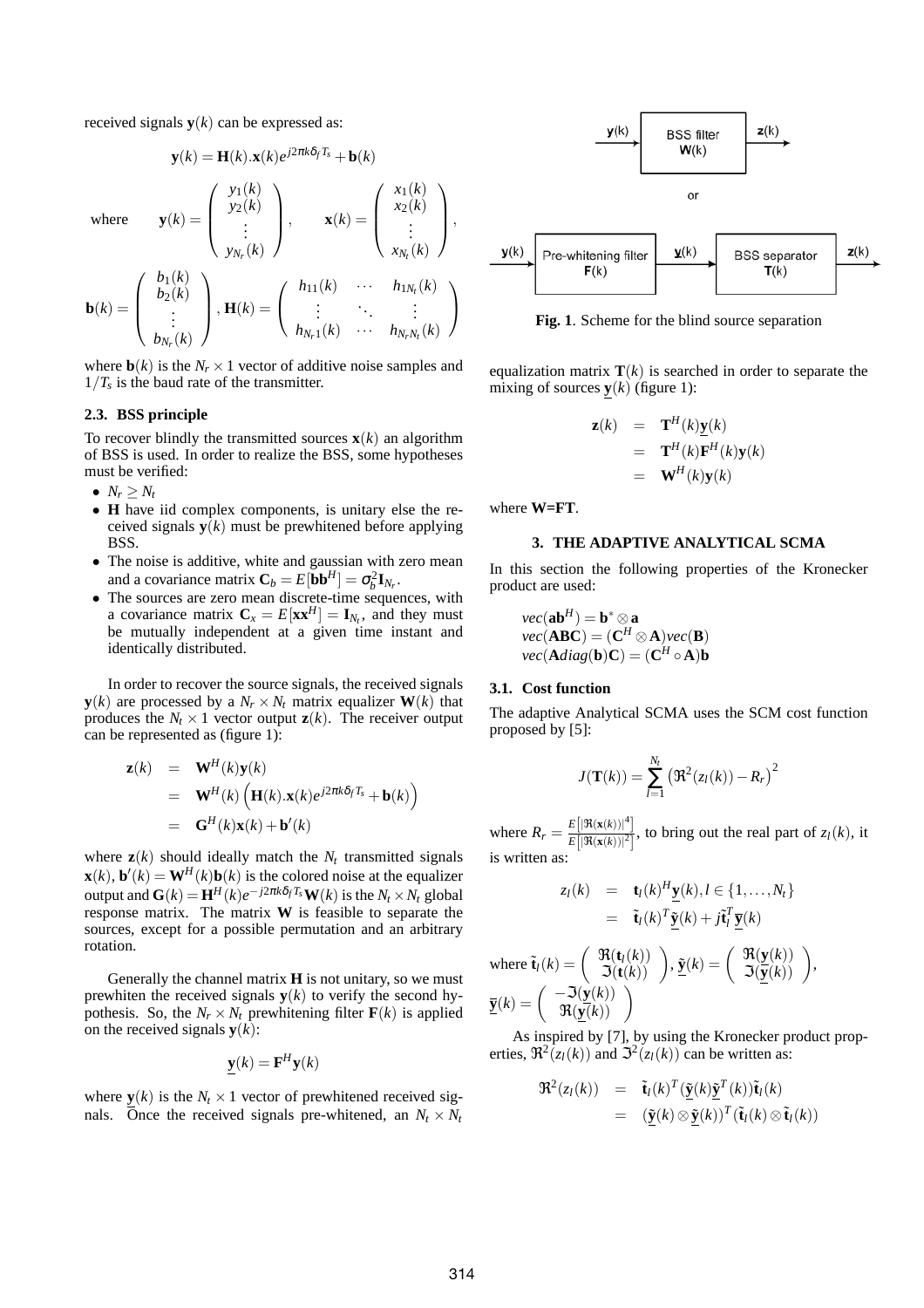From [7], by using a QR factorization, the cost function becomes:

$$
\tilde{\mathbf{t}}(k) = \arg \min_{\substack{\mathbf{d}_l(k) = \tilde{\mathbf{t}}_l(k) \otimes \tilde{\mathbf{d}}_l(k) \\ ||\tilde{\mathbf{d}}_l(k)|| = R}} \sum_{l=1}^{N_t} \mathbf{d}_l^T(k) \mathbf{C}(k) \mathbf{d}_l(k)
$$

where the constraint  $\|\tilde{\mathbf{d}}_l(k)\| = R$  avoids the trivial solution  $\tilde{\mathbf{d}}_l(k) = \mathbf{0}.$ 

The matrix  $C(k)$  is defined as:

$$
\mathbf{C}(k) = \lambda \mathbf{C}(k-1) + \beta(k)\mathbf{c}(k)\mathbf{c}^{T}(k)
$$
 (1)

with  $0<\lambda< 1,$   $\beta(k)=\frac{\alpha(k-1)}{\alpha(k)}\lambda$   $(1-\lambda),$   $\beta>0$  $\alpha(k) = \lambda \alpha(k-1) + 1 - \lambda$  and

$$
\mathbf{c}(k) = \tilde{\mathbf{y}}(k) \otimes \tilde{\mathbf{y}}(k) - \mathbf{p}(k-1)/\alpha(k-1)
$$

where

⇔

$$
\mathbf{p}(k) = \lambda \mathbf{p}(k-1) + (1 - \lambda)(\tilde{\mathbf{y}}(k) \otimes \tilde{\mathbf{y}}(k))
$$

#### **3.2. Search of the subspace containing the solution**

To find the subspace which contains the solution we propose the following analysis. In this section, we will use two antennas at emission  $(N<sub>t</sub> = 2)$  to make the theoretical study. Now, it will be shown that vectors  $\mathbf{d}_l$ ,  $\forall l \in \{1...2\}$ , which minimize the function  $\sum_{l=1}^{2} \mathbf{d}_l^T \mathbf{C} \mathbf{d}_l$  under the hypotheses  $\mathbf{d}_l = \tilde{\mathbf{t}}_l \otimes \tilde{\mathbf{t}}_l$  and  $\|\tilde{\mathbf{d}}_l\| = R$ , are in the minor subspace of **C** spanned by a linear combination of eigenvectors of **C** associated to smallest eigenvalues different of 0.

First, we use properties of **C** to reformulate the optimization problem:

**Theorem 1** *The matrix*  $16 \times 16$  *C is symmetric and semidefine positive.*

**Lemma 1**  $d_l^T C d_l \geq 0$ ,  $\forall l \in \{1...2\}$  and so the optimization *problem becomes:*

$$
\tilde{t}(k) = \arg \min_{\substack{d_l(k) = \tilde{t}_l(k) \otimes \tilde{t}_l(k) \\ ||\tilde{d}_l(k)|| = R}} \sum_{l=1}^2 d_l^T(k) C(k) d_l(k)
$$
\n
$$
\tilde{t}(k) = \arg \min_{\substack{d_l(k) = \tilde{t}_l(k) \otimes \tilde{t}_l(k) \\ ||\tilde{d}_l(k)|| = R}} d_l^T(k) C(k) d_l(k),
$$
\n
$$
\forall l \in \{1...2\}
$$

**Proof 1** *By construction cc<sup>T</sup> is symmetric and semi-define positive and by using the equation 1, we deduce that*  $\dot{C}(k)$ *is symmetric and semi-define positive too.*

Afterward, the nullspace and image of  $C(k)$  will be used, they are defined as:

$$
\begin{array}{rcl}\n\ker\left(\mathbf{C}\right) & = & \left\{\mathbf{y} \in \mathbb{R}^{16} / \mathbf{C} \mathbf{y} = \mathbf{0}_{R^{16}}\right\} \\
\text{image}\left(\mathbf{C}\right) & = & \left\{\mathbf{z} \in \mathbb{R}^{16} / \mathbf{z} = \mathbf{C} \mathbf{y}, \, \mathbf{y} \in \mathbb{R}^{16}\right\}\n\end{array}
$$

 $\ker(C)$  and *image* (C) are subspaces of  $\mathbb{R}^{16}$ .

**Property 1** ker( $C$ )  $\oplus$  *image*( $C$ ) =  $\mathbb{R}^{16}$  *where*  $\oplus$  *denotes the direct sum, i.e.,*  $\text{ker}(C) \cap \text{image}(C) = \{0\}$  *and*  $\text{ker}(C)$  *and image* (*C*) are subspace of  $\mathbb{R}^{16}$ .

**Definition 1** *By construction, the only dependence obtained on columns of C are:*  $C_2 = C_5$ ,  $C_3 = C_9$ ,  $C_4 = C_{13}$ ,  $C_7 = C_{10}$ ,  $C_8 = C_{14}$ ,  $C_{12} = C_{15}$ , where  $C_n$  represents the n<sup>th</sup> column of  $\overline{C}$ . *So, dim*  $[\ker(C)] = 6$ *. A basis B*<sub>*ker</sub> of the nullspace is defined*</sub> *as:*

$$
B_{ker} = \{e'_1, e'_2, e'_3, e'_4, e'_5, e'_6\}
$$
  
= 
$$
\{e_2 - e_5, e_3 - e_9, e_4 - e_{13}, e_7 - e_{10}, e_8 - e_{14}, e_{12} - e_{15}\}
$$

*where*  $e_i$ ,  $i \in \{1, \ldots, 16\}$  *are vectors in the standard basis of* R 16 *.*

*The*  $e'_i$  *are linearly independent and verify*  $Ce'_i = 0$ *. Thanks to the rank-nullity theorem:*

$$
rank(\mathbf{C}) + dim(ker(\mathbf{C})) = dim(\mathbb{R}^{16}),
$$

*and since the dimension of* ker(*C*) *is equal to 6, the dimension of Image*(*C*) *is equal to 10. And Bim is a basis of image:*

$$
B_{im} = \{e''_1, e''_2, e''_3, e''_4, e''_5, e''_6, e''_7, e''_8, e''_9, e''_{10}\}
$$
  
= 
$$
\{e_1, e_6, e_{11}, e_{16}, e_2 + e_5, e_3 + e_9, e_4 + e_{13}, e_7 + e_{10}, e_8 + e_{14}, e_{12} + e_{15}\}
$$

*The e''* are linearly independent, verify  $Ce''_i \neq 0$  and we can *verify the property 1: the*  $e'_i$  *and the*  $e''_i$  *are linearly independent, then*  $\{e'_1, \ldots, e'_6, e''_1, \ldots, e''_{10}\}$  *is a basis for*  $\mathbb{R}^{16}$ *.* 

By using the nullspace basis of **C**, we deduce the following theorem (the proof of this theorem is shown in appendix 6):

**Theorem 2** In the nullspace of C, only vector  $0_{\mathbb{R}^{16}}$  has a Kro*necker structure.*

By using the properties 1, we deduce the following lemma:

**Lemma 2** Let E, the set of vectors in  $\mathbb{R}^{16}$  having a Kro*necker structure:*  $E = \{p \in \mathbb{R}^{16}/p = t \otimes t, t \in \mathbb{R}^4\}$ , then  $E \subset$  $Image(C)$ .

Finally, we search to minimize the cost function:

$$
\begin{cases} J(\tilde{\mathbf{t}}_l) = \mathbf{d}_l^T \mathbf{C} \mathbf{d}_l, \forall l \in \{1...2\} \\ \text{under } \mathbf{d}_l = \tilde{\mathbf{t}}_l \otimes \tilde{\mathbf{t}}_l, ||\tilde{\mathbf{d}}_l|| = R \end{cases}
$$

Vectors which minimize  $J(\tilde{t}_l)$  are eigenvectors  $v_n$  corresponding to the smallest eigenvalues different of zero of **C**, and vectors which minimize  $J(\tilde{t}_l)$  under the hypotheses  $\mathbf{d}_l = \tilde{\mathbf{t}}_l \otimes \tilde{\mathbf{t}}_l$  and  $\|\tilde{\mathbf{t}}_l\| = R$  are spanned by the eigenvectors  $\mathbf{v}_n$ :  $\mathbf{d}_l = span(\mathbf{v}_1, \ldots, \mathbf{v}_n).$ 

Now, we will show how to track the solution **d***<sup>l</sup>* .

#### **3.3. Tracking of the solution d***<sup>l</sup>*

To track vector **d***<sup>l</sup>* , we use, like in [7] the NOOJA (Normalized Orthogonal Oja) algorithm [8]. This algorithm extracts adaptively the minor subspace  $\mathbf{D} = (\mathbf{d}_1, \dots, \mathbf{d}_{N_t})$ , spanned by the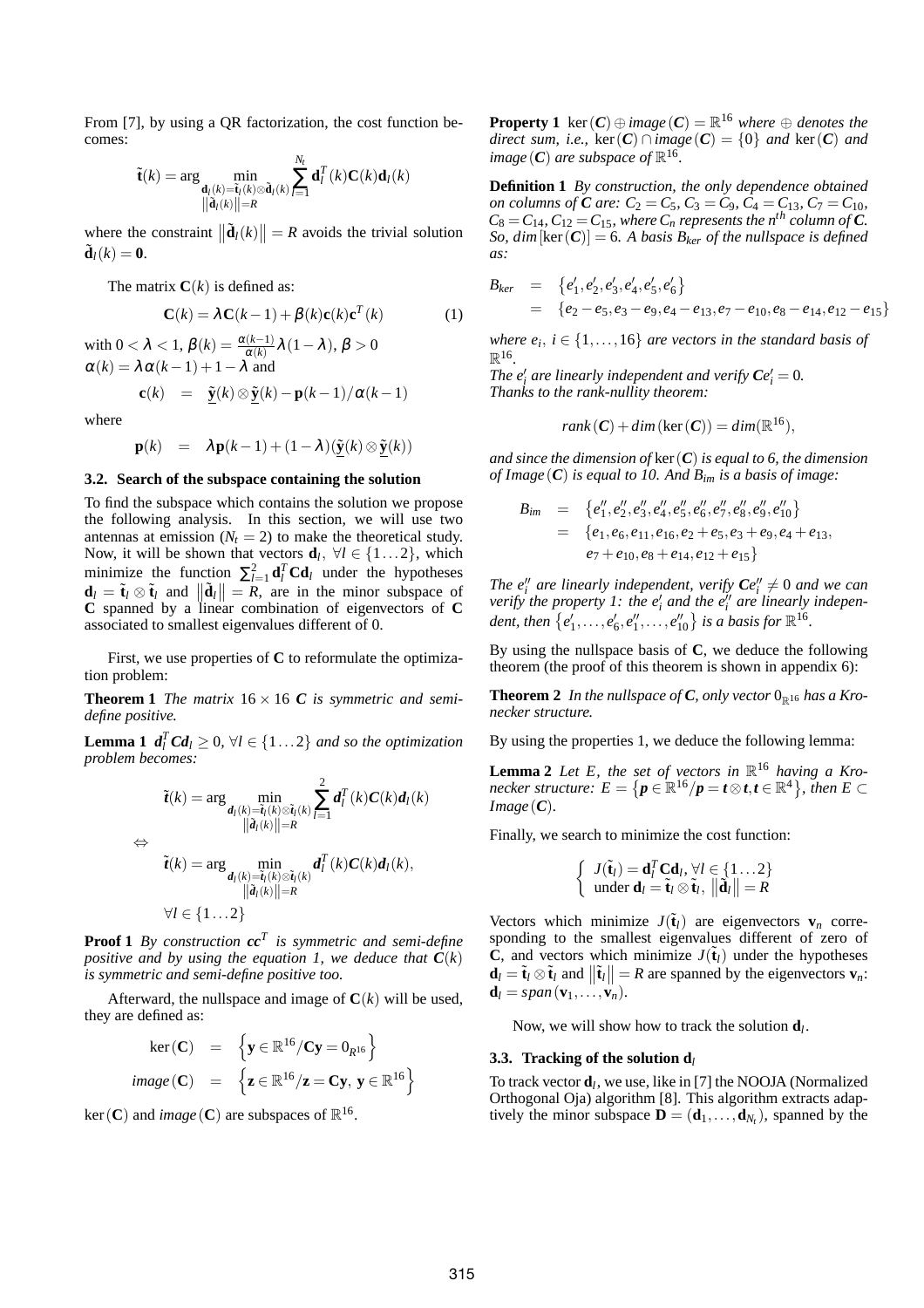eigenvectors corresponding to the smallest eigenvalues different of zero, of the autocorrelation matrix **C** of the signal  $c(k)$  $(C = E\left[\mathbf{cc}^H\right]$ ) by maximizing the following cost function:

$$
J(\mathbf{D}) = E ||\mathbf{c}(k) - \mathbf{D}\mathbf{D}^T \mathbf{c}(k)||^2
$$
  
=  $tr(\mathbf{C}) - 2tr(\mathbf{D}^T \mathbf{C}\mathbf{D}) + tr(\mathbf{D}^T \mathbf{C}\mathbf{D}\mathbf{D}^T \mathbf{D})$ 

The vectors  $\mathbf{d}_l(k)$  obtained by the NOOJA must satisfy the constraint  $\mathbf{d}_l(k) = \tilde{\mathbf{t}}_l(k) \otimes \tilde{\mathbf{t}}_l(k)$ . To do that we use, like Van Der Veen [7], the following method:

First,  $\tilde{\mathbf{T}}(k-1) \circ \tilde{\mathbf{T}}(k-1)$  is computed and regarded as the current estimate of the subspace basis ( $\mathbf{D}(k-1) = \mathbf{\tilde{T}}(k-1) \circ$  $\tilde{\mathbf{T}}(k-1)$ ). Then, by using this basis, the subspace update is performed thanks to the NOOJA, giving  $\mathbf{D}(k)$ . The last step of this algorithm is the mapping of the columns  $\mathbf{d}_l(k)$  of  $\mathbf{D}(k)$ to a Kronecker-product:

$$
\mathbf{d}_l(k) = \tilde{\mathbf{t}}_l(k) \otimes \tilde{\mathbf{t}}_l(k) = vec(\tilde{\mathbf{t}}_l(k)\tilde{\mathbf{t}}_l^T(k))
$$
  
\n
$$
vec^{-1}(\mathbf{d}_l(k)) = \mathbf{D}_l(k) = \tilde{\mathbf{t}}_l(k)\tilde{\mathbf{t}}_l^T(k)
$$

Then, a power iteration [9] is applied, which takes the form:

$$
\tilde{\mathbf{t}}_l(k) = \mathbf{D}_l(k)\tilde{\mathbf{t}}_l(k-1)
$$

#### **3.4. Estimated symbols**

To obtain the transmitted symbols, the complex matrix **T** is rebuilt from  $\tilde{\mathbf{T}}$ :

$$
\mathbf{t}_{lm} = \tilde{\mathbf{t}}_{lm} + j\tilde{\mathbf{t}}_{l(m+N_l)}, l, m \in 1, \ldots, N_t
$$

To guarantee that outputs BSS converge to independent solutions, **T** must be orthogonal [10]. This can be formulated as:

$$
\mathbf{T'} = \arg\min_{\mathbf{T'}^H\mathbf{T'} = \mathbf{I}} \|\mathbf{T} - \mathbf{T'}\|_F^2
$$

The solution of this optimization problem is done in [9]. First a singular value decomposition of **T** as  $\mathbf{T} = \sum \sigma_j \mathbf{u}_j \mathbf{v}_j^H$  is computed. Then, the singular values of **T** are replaced by 1:

$$
\mathbf{T'} = \text{reorth}(\mathbf{T}) = \sum \mathbf{u}_j \mathbf{v}_j^H
$$

Finally, the matrix **T'** is applied on the pre-whitened received signals:

$$
\hat{\mathbf{s}}(k) = \mathbf{T}^{\star H}(k)\mathbf{y}(k)
$$

#### **4. SIMULATION RESULTS**

In this section we present simulation results illustrating the performances of the adaptive-ASCMA. Each transmitted signal is drawn from 4-QAM constellation and undergoes a time-varying MIMO channel. The considered channel Doppler shift  $(f_dT_s)$  is equal to 3,3.10<sup>-3</sup>. A two-transmit four-receive type of scenario is considered. We run the adaptive-ASCMA and the adaptive-ACMA with a forget factor  $\lambda = 0.99$  and the SCMA with a stepsize  $\mu = 5.10^{-2}$ .

First, to examine the performance of joint source separation and carrier phase recovery, we compare the output constellation of the adaptive-ASCMA, the adaptive-ACMA and



**Fig. 2**. Constellations of a 4-QAM with a carrier frequency offset. SNR=30dB,  $N_t = 2$ ,  $N_r = 4$ ,  $\delta f T_s = 10^{-4}$ ,  $f_d T_s =$ 0.0033

the SCMA (figure 2). We considered the case of a carrier frequency offset  $\delta_f T_s = 10^{-4}$  with SNR=30dB. Here only the adaptive-ASCMA can remove the offset without the use of a carrier tracking loop. The equalizer output of adaptive-ACMA and SCMA is spinning due to the carrier frequency offset and the time-varying channel, so a carrier recovery is necessary after them. Normally, the SCMA allows to track the carrier phase, but in this case the carrier phase is too high to obtain a good tracking. Then, we use the signal to interference and noise ratio (SINR) criterion defined as:

$$
SINR_m = \frac{|g_{mm}|^2}{\sum_{l,l \neq m} |g_{lm}|^2 + \mathbf{T}_m \mathbf{C}_b \mathbf{T}_m^H}
$$

$$
SINR = \frac{1}{N_t} \sum_{m=1}^{N_t} SINR_m
$$

where  $SINR_m$  is the SNR at the  $m^{th}$  output,  $g_{lm} = \mathbf{H}_m^H \mathbf{W}_l$ , where  $W_l$  and  $H_m$  are the  $l^{th}$  and the  $m^{th}$  column vector of the matrices **W** and **H** respectively. The figure 3 represents the SINR with a SNR of 15 dB. The adaptive-ASCMA achieves higher SINR than adaptive-ACMA and SCMA.

The figure 4 shows the average BER versus SNR where the average is a time average. The lower BER is achieved by the adaptive-ASCMA, followed by the adaptive-ACMA and by the SCMA. The proposed adaptive-ASCMA allows to obtain a gain of 2 dB in SNR terms compared with the adaptive-ACMA for a BER equal to  $10^{-3}$ .

#### **5. CONCLUSION**

In this paper we have presented a new BSS algorithm for time-varying environments. The proposed algorithm is called adaptive-ASCMA and implements the SCM cost function by using some analytical methods. Moreover, we have shown which subspace contains the solution of our optimization problem. This algorithm can accomplish blind separation and carrier phase recovery simultaneously contrary